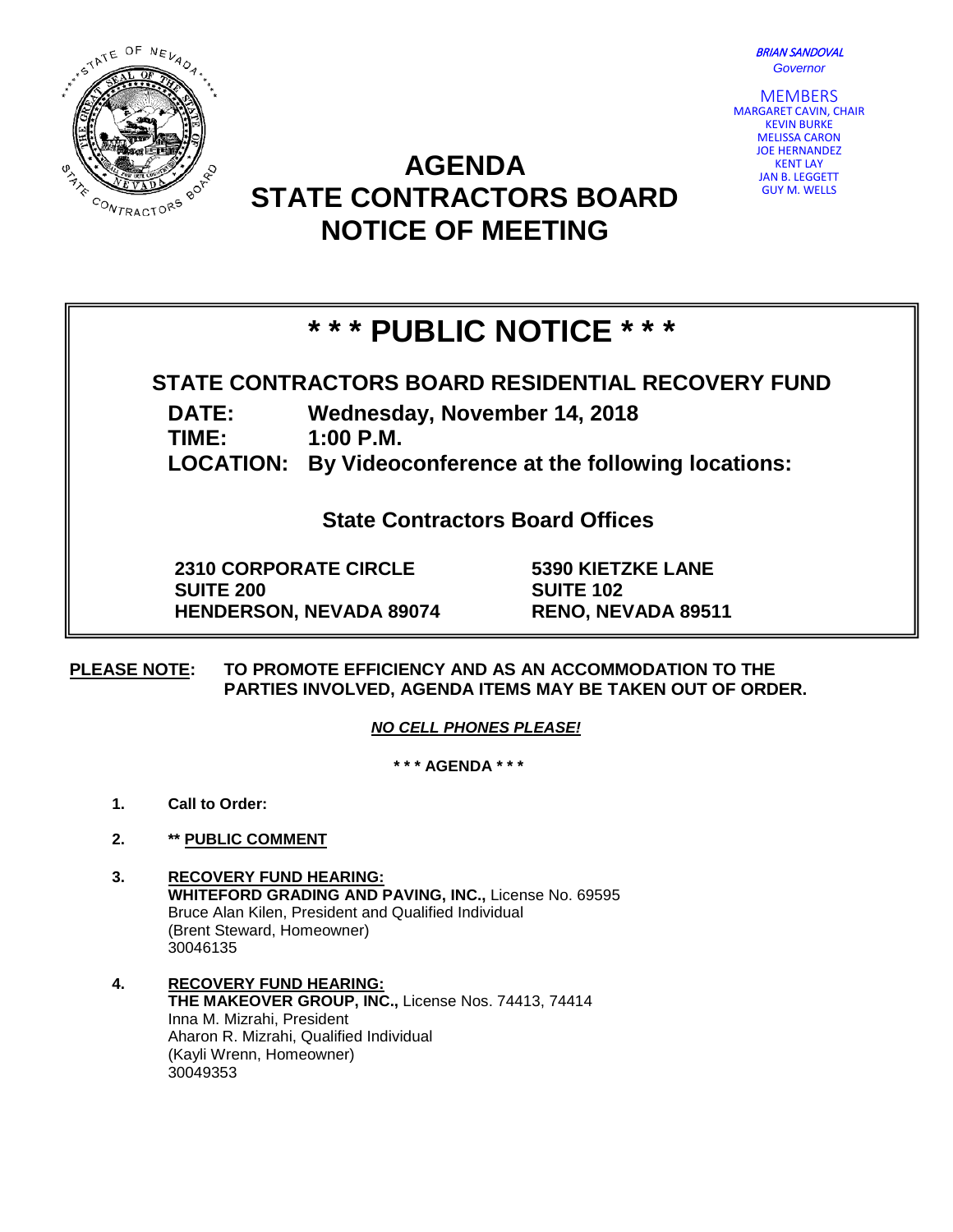- **5. RECOVERY FUND HEARING: SUNPOWER BY RENEWABLE ENERGY ELECTRIC, INC.,** License No. 62767 Jason Michael Vita, President & Qualified Individual (Casey Barringer, Homeowner) 30049509
- **6. RECOVERY FUND HEARING: SUNPOWER BY RENEWABLE ENERGY ELECTRIC, INC.,** License No. 62767 Jason Michael Vita, President & Qualified Individual (Rochelle Sutherland, Homeowner) 30049247 **7. RECOVERY FUND HEARING:**
- **HEATING AIR CONDITIONING AND APPLIANCE REPAIR,** License No. 78391 Robert Ellis Weinlood, Manager & Qualified Individual (Glen Gaston, Homeowner) 30049087
- **8. RECOVERY FUND HEARING: NOW SERVICES OF NEVADA LLC dba COOL AIR NOW,** License No. 79017 Juan Sotelo, Managing Member & Qualified Individual (Candice Tamez, Homeowner) 30048638
- **9. RECOVERY FUND HEARING: RAY IRON WELDING, LLC,** License No. 80342 Armando Romero-Urias, Manager and Qualfied Individual

Sergio Alejandro Perez-Amigon, Qualified Individual (Pauline Bahat, Homeowner) 300485443

**10. RECOVERY FUND HEARING: C & C SPECIALTIES LLC dba LV HOUSE DOCTOR,** License No. 76906 Susan Crosbie, Manager & Qualified Individual (Dominick Fano, Homeowner) 30049430

#### **11. RECOVERY FUND HEARING: M C MOJAVE CONSTRUCTION LLC,** License No. 25771A Charles Partington, Manager & Qualified Individual (Robert O'Keefe, Homeowner) 30049551

**12. RECOVERY FUND HEARING: M C MOJAVE CONSTRUCTION LLC,** License No. 25771A Charles Partington, Manager & Qualified Individual (Lee Ann Benavidez, Homeowner) 30049529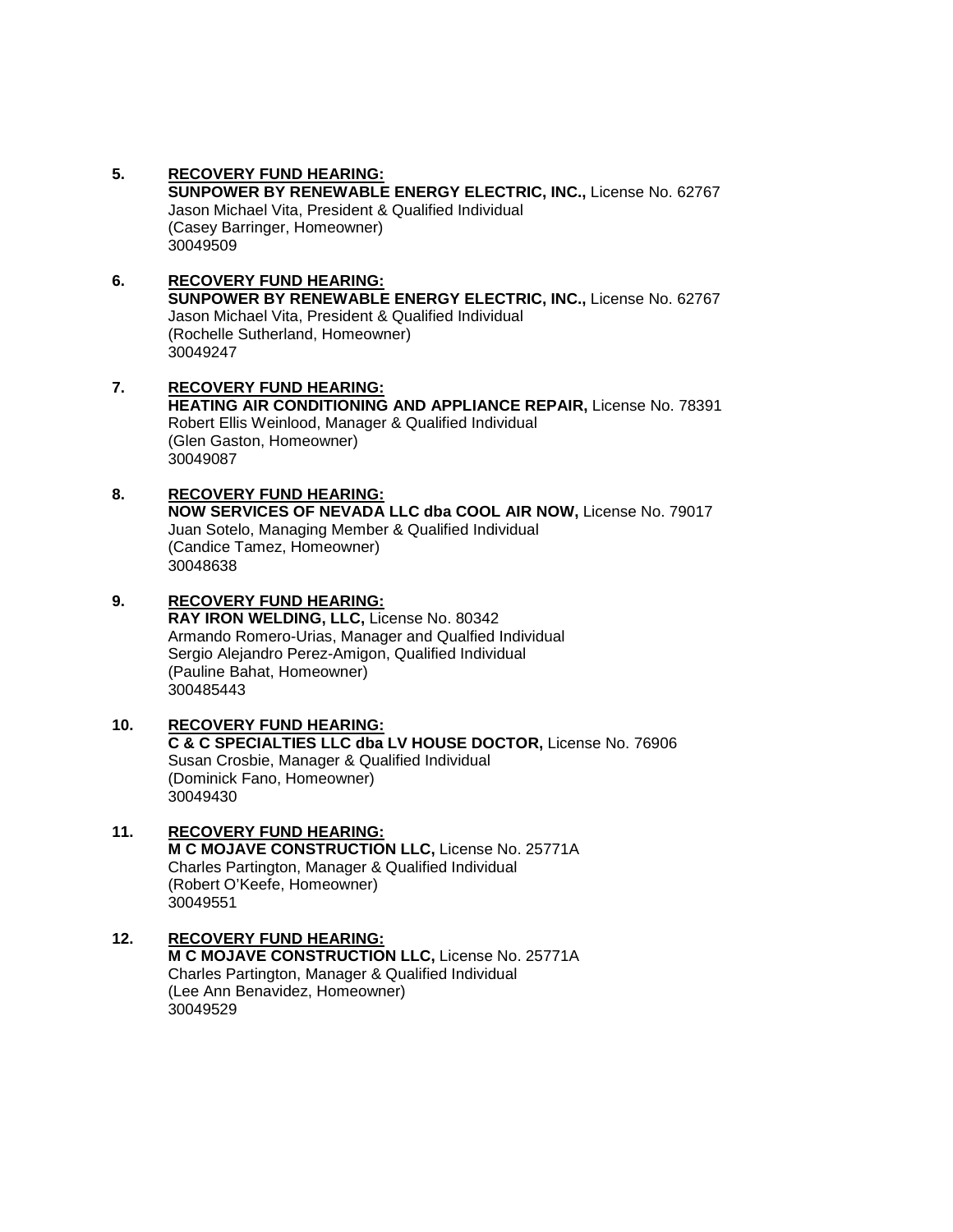**13. RECOVERY FUND HEARING: M C MOJAVE CONSTRUCTION LLC,** License No. 25771A Charles Partington, Manager & Qualified Individual (Barbara Lombardi, Homeowner) 30049527

#### **\*\* PUBLIC COMMENT**

**14.** Adjournment – For Possible Action

#### **PUBLIC COMMENT**

Comments from the public are accepted at this time on topics not specifically addressed elsewhere on the agenda. The public may comment by signing-in before speaking during the Public Comment section. The board is precluded from discussing or acting on items raised by Public Comment that are not already on the agenda. *Public Comment will be limited to 5 minutes per person at the discretion of the Chairman.*

#### **NOTICES POSTED AT THE FOLLOWING LOCATIONS**

NEVADA STATE CONTRACTORS BOARD – RENO NEVADA STATE CONTRACTORS BOARD – HENDERSON NEVADA STATE CONTRACTORS BOARD INTERNET WEBSITE: [www.nscb.nv.gov](http://www.nscb.nv.gov/) RENO CITY HALL WASHOE COUNTY COURT HOUSE WASHOE COUNTY LIBRARY PASEO VERDE LIBRARY SAWYER STATE BUILDING CLARK COUNTY LIBRARY NEVADA PUBLIC WEBSITE

#### **Please Note:**

1) Persons/facilities desiring copies of the board's agenda must submit their request in writing every six months.

2) With regard to any board meeting, it is possible that an amended notice will be published adding new items to the original agenda. Amended notices will be posted in accordance with the Open Meeting Law: however, they will not be mailed to individuals on the board's mailing list.

3) Members of the public who are disabled and require special accommodations or assistance at the meeting are requested to notify the board office in writing or by telephone prior to the date of the meeting by contacting one of the individuals listed below.

4) Pursuant to NRS 241.020(6), please take notice: (1) Items on the agenda may be taken out of order; (2) Two or more agenda items may be combined for consideration; and (3) At any time, items on the agenda may be removed from the agenda or discussion of the items may be delayed.

5) Subject to the provisions of NRS 241.020(5), interested parties may request a copy of supporting materials related to this meeting by contacting the individuals listed below.

Crystal Caywood 2310 Corporate Circle, Suite 200, Henderson, NV 89074